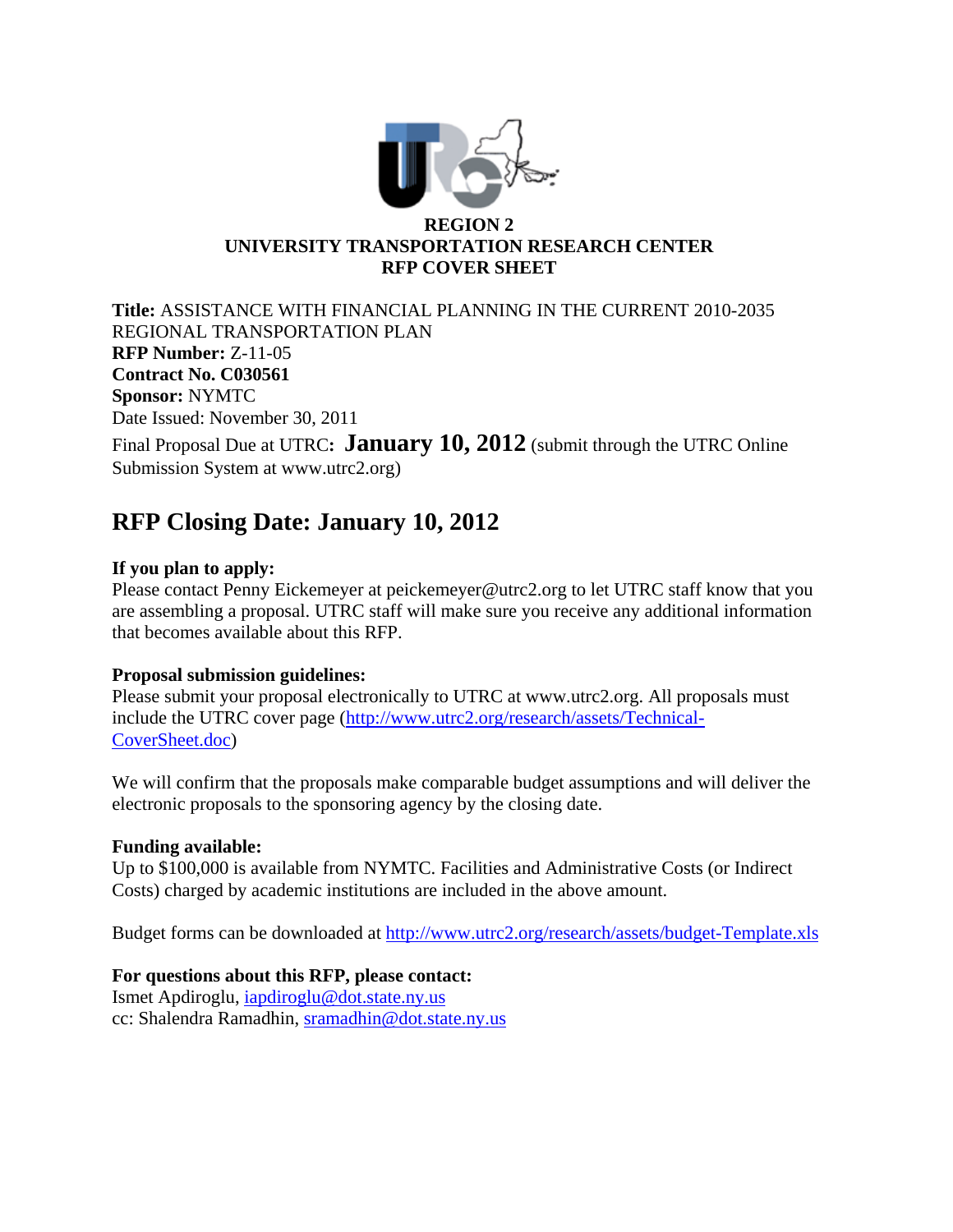### **REQUEST FOR PROPOSALS Contract No. C030561**

===========================================================

The New York Metropolitan Transportation Council (NYMTC) is soliciting bids for Assistance With Financial Planning in the current 2010-2035 Regional Transportation Plan. The selected team should be responsive to NYMTC's staff requests and able to mobilize quickly to provide assistance with the tasks outlined below. This RFP is only open to universities that belong to the university consortia.

# **I. BACKGROUND:**

NYMTC was established as the organization of elected officials, transportation agencies and operators to guide the transportation planning process in the New York Metropolitan area. The NYMTC region comprises the counties of Westchester, Rockland, Putnam, Suffolk, Nassau and the City of New York. The Council members are: New York City and State Department of Transportation, New York City Department of City Planning, Westchester, Rockland, Putnam, Nassau and Suffolk counties, the Metropolitan Transportation Authority, the Port Authority of New York and New Jersey, the U.S. Environmental Protection Agency, the New York State Department of Environmental Conservation, the Federal Transit Administration, the Federal Highway Administration, and the North Jersey Transportation Planning Authority.

NYMTC's primary mission is to focus the collective federally funded planning activities of Council members to meet the transportation needs of the region. This is done through efforts to strengthen and to coordinate diverse regional needs into a workable long range plan. NYMTC's secondary mission is to assure that its member agencies and operators remain eligible to receive federal funds to support and to implement the Council's planning efforts. The Program, Finance and Administration Committee (PFAC), the Central Staff, the Transportation Coordinating Committees (TCC's), and the Sub-regional Planning Program all serve as mechanisms by which these needs are addressed.

Following the recent federal Certification Review process USDOT (FHWA/FTA) issued a Federal Planning Certification Report on June 24, 2011, that contained a corrective action on the financial planning documented in the 2010-2035 Regional Transportation Plan (RTP). Following the issuance of this report, FHWA and FTA on July 21, 2011 jointly issued further guidance (letter attached) towards addressing this corrective action. This letter outlined the steps that need to be taken to address the corrective action. The final product will be a technical report to the Council's 2010-2035 RTP.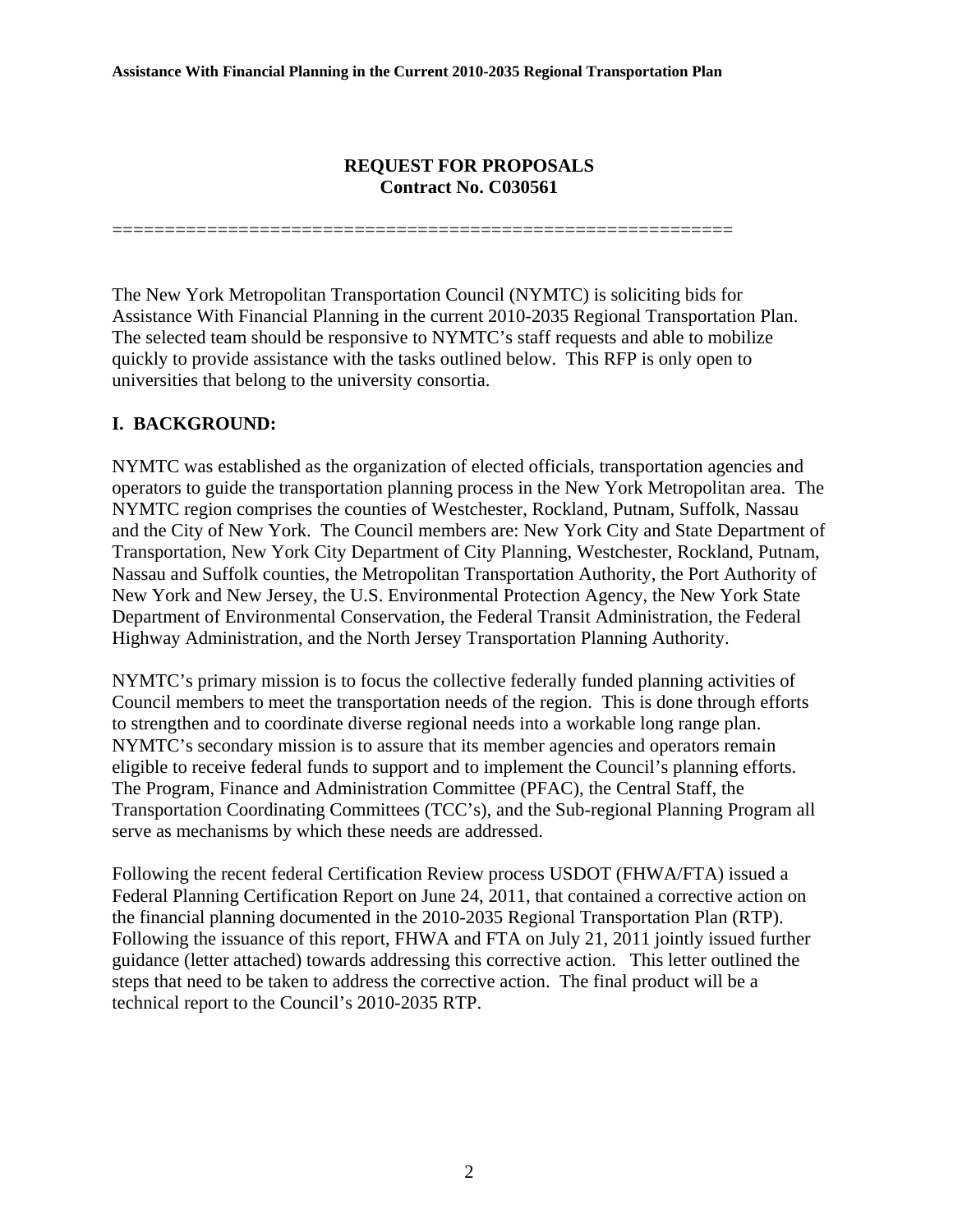# **II. SCOPE OF WORK:**

# **Task 1**: **Documents Review**

The consultant shall review Chapter 7, "Financing the Plan" of the 2010-2035 Regional Transportation Plan; pages 14-18 "Regional Transportation Plan" of the June 24, 2011 Federal Certification Review Report; the FHWA/FTA issued letter of July 21, 2011; and the FHWA/FTA marked-up version of Chapter 7 of the RTP.

### **Task 2: Development of Technical Appendix**

The consultant shall develop a technical appendix for the 2010-2035 RTP that contains all of the financial analysis back-up materials and information stipulated in item 1 of the FHWA/FTA letter of July 21, 2011.

Deliverable: Technical Appendix

# **Task 3: Research & Provide Most Recent Cost Estimates**

As indicated in item 2 of the FHWA/FTA letter of July 21, 2011 the consultant shall research and provide the most recent cost estimates for foundation and other major projects described in the financial analysis contained in Chapter 7 of the RTP.

Deliverable: Technical Memorandum

# **Task 4** – **Identification & Specification of New Revenues**

The consultant shall identify the funding source for new revenues and develop implementation details as required in item 3 of the FHWA/FTA July 21, 2011 letter.

Deliverable: Technical Memorandum

# **Task 5 – Identification of Operations & Maintenance Costs**

The consultant shall identify and provide a detailed breakdown of the operations and maintenance costs for major projects identified in the financial chapter (Chapter 7) of the RTP. The details will be in accordance with item 4 of the FHWA/FTA July 21, 2011 letter

Deliverable: Technical Memorandum

#### **Task 6 – Draft and Final Technical Report**

The consultant will produce a draft technical report for review by NYMTC members and staff. After completion of review the consultant will address all comments and then produce a final technical report – 10 paper copies and 10 electronic copies on CDs are required.

Deliverables: Draft and Final Technical Report consisting of a compilation of the technical memoranda from Tasks 1 -5.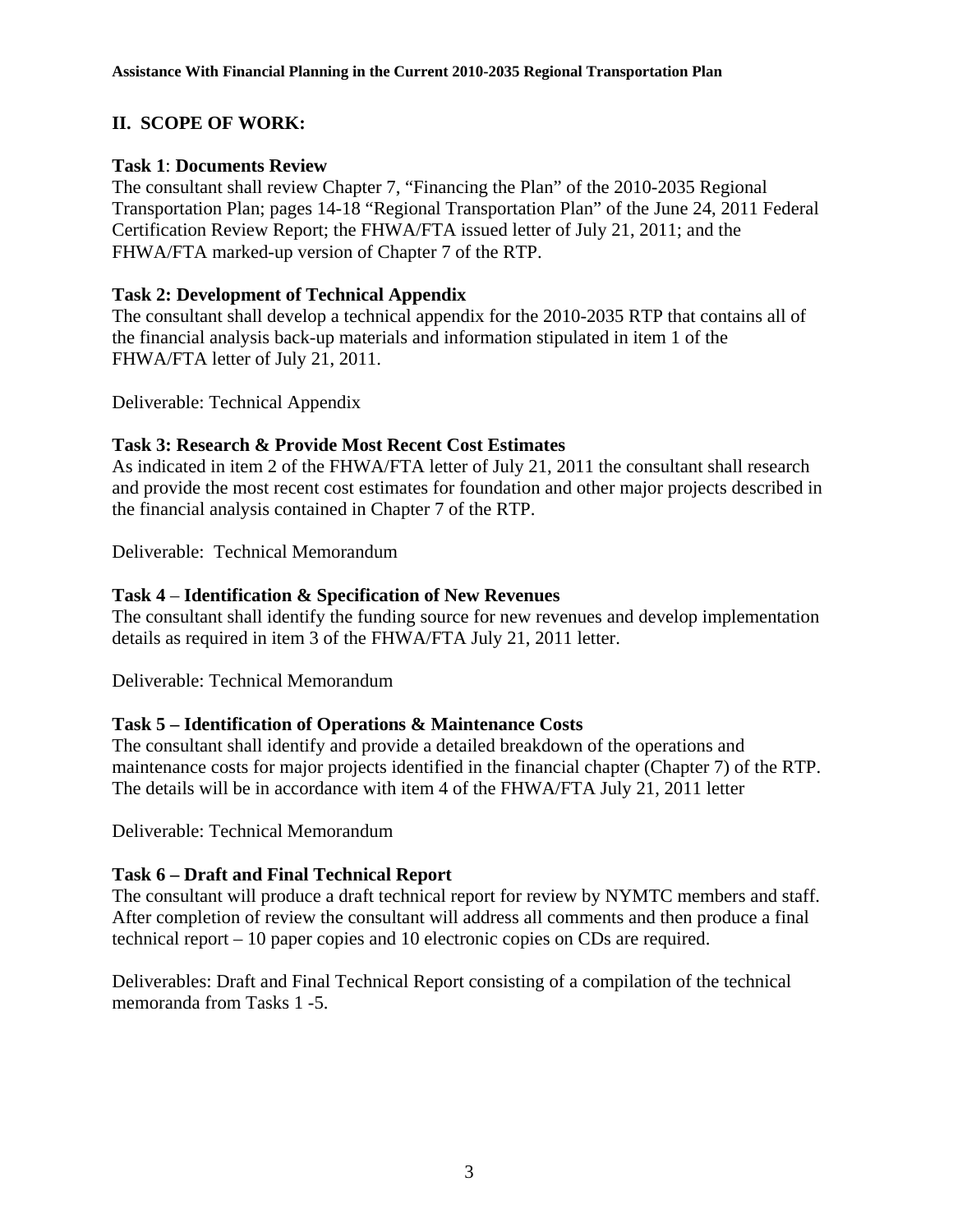# **III. FUNDING**

\$ 100,000 has been budgeted for this project. NYMTC believes this is a reasonable estimate for the total cost of the work being requested.

Proposals with a NYMTC cost over the budgeted amount may be considered, provided the NYMTC cost does not exceed the budget estimate by more than 10%. (Note: Cost-sharing funds may increase the total project cost further.)

# **The schedule should be for a fast track response to meet the federal request.**

# **IV. ADDITIONAL DOCUMENTS**

http://www.utrc2.org/research/rfps/Z-11-05/FHWA-FTA-letter.pdf (direct link: www.utrc2.org/research/rfps/Z-11-05/FHWA-FTA-letter.pdf)

http://www.utrc2.org/research/rfps/Z-11-05/NYMTC-comments.pdf) (direct link: http://www.utrc2.org/research/rfps/Z-11-05/NYMTC-comments.pdf)

http://www.utrc2.org/research/rfps/Z-11-06/NYMTC-RTP-Financing.pdf (direct link: http://www.utrc2.org/research/rfps/Z-11-06/NYMTC-RTP-Financing.pdf)

http://www.utrc2.org/research/rfps/Z-11-05/NYMTC-Cert-Review.pdf (direct link: http://www.utrc2.org/research/rfps/Z-11-05/NYMTC-Cert-Review.pdf)

# **V. PROPOSAL FORMAT AND CONTENTS**

Respondents are requested to submit their proposal using the following format. There is a limitation on the number of pages permitted of **12 pages** (not including the cover page and the budget table), and concise proposals are requested. **Proposals are required to use 12 point font, except where necessitated for readability of tables or special graphics. Proposals which are substantively in smaller fonts will be rejected.** Proposals should be as detailed as necessary to explain their approach to the project and the technical methods to be utilized.

For the purpose of evaluation, each proposal must be submitted in two (2) parts. Part I shall consist of the Technical Submittal. Part II is the Cost and Contract Submittal. Each part of the proposal must be complete in itself in order that the evaluation of both parts can be accomplished independently and concurrently, and the evaluation of the Technical Submittal can be strictly on the basis of its merit. Cost information is not to be included in the Technical Submittal. Each proposal should follow the format listed below: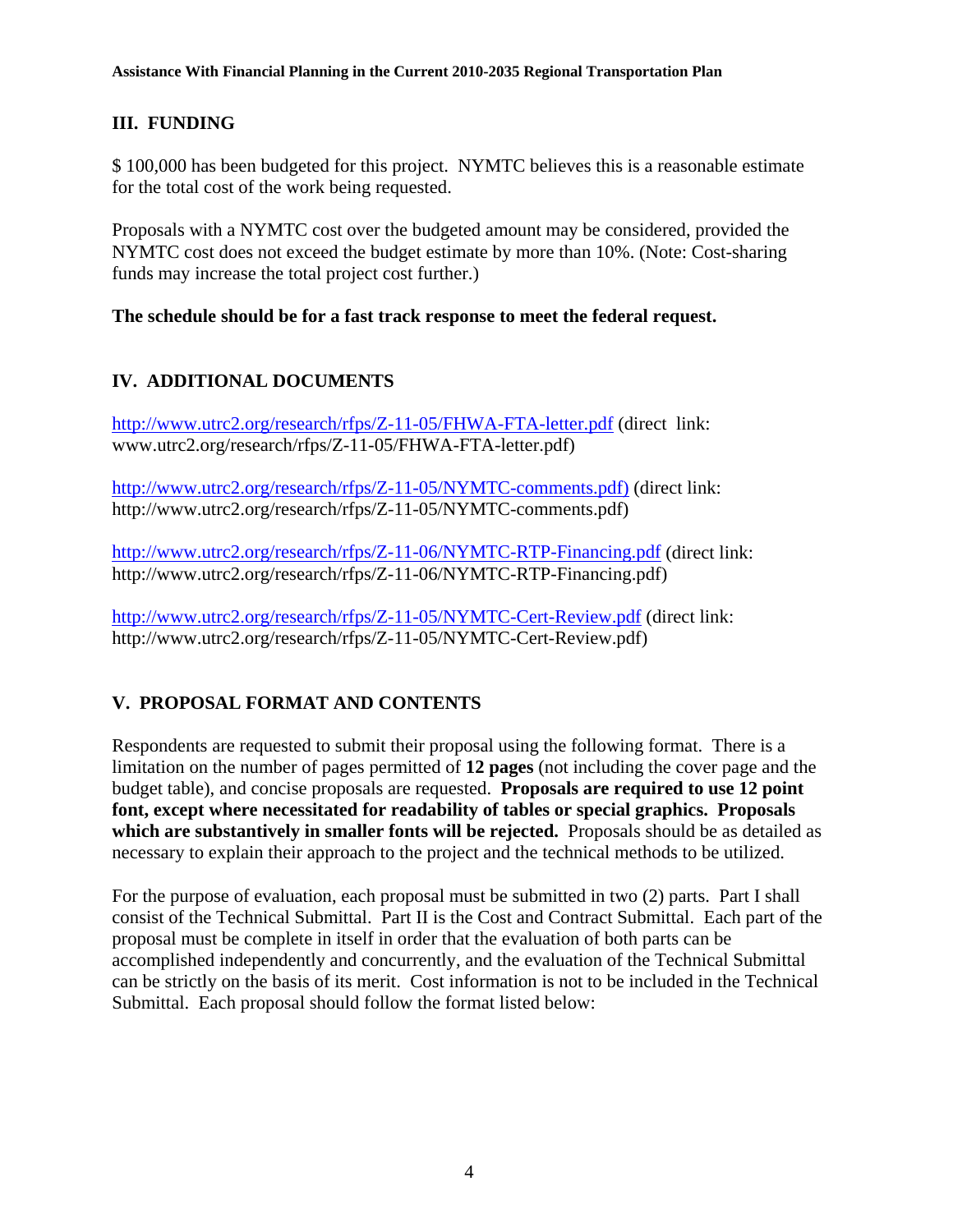# **A. Part I: Technical Submittal**

- 1. Title Page, indicating: Name, address and phone number of the proposer, including a contact person and the name of the person(s) who prepared the proposal.
- 2. Table of Contents
- 3. Executive Summary (1-2 pages). Provide a brief description of your approach and highlight how your firm's capabilities and experiences will help the Council achieve its objectives.
- 4. Approach and Scope of Services. Describe your approach for performing the work and how it will accomplish project objectives. Provide a detailed scope of services which describes what will be done and addresses learning objectives for the trainees. The proposal should reflect understanding and comprehension of project scope and objectives. You may base your scope of services on the outline provided under Section II., or suggest alternatives/modifications which could improve the ability to NYMTC to meet its objectives.

NYMTC wants to allow maximum flexibility for the ideas, initiative, and creativity of the proposer. Alternative tasks and suggestions are encouraged and will be reviewed with interest within the framework of the stated objectives and scope of the project. Fully explain and justify your approach.

- 5. Experience. Describe the experience of your organization and the proposed training staff related to the conduct of the program and the extent of the teaching skills of proposed key personnel. Prior experience of the proposer is of great importance to NYMTC. Experience with the public and in transportation planning is highly desirable. Include information about the team's past experience in work of this type, size and scope. Identify key personnel assigned to this project who have worked on such projects. Include names, addresses and telephone numbers of contact persons with listed clients. NYMTC reserves the right to request information from any source so named.
- 6. Organization, Staffing and Schedule. Identify the individual who will serve as principal investigator as well as the names and titles of all key personnel who will be assigned to work on this program (including any subconsultants). Include resumes or excerpts for all such personnel. Provide the estimated amount of time required for each person (by task) and describe the level of involvement. Describe the level of interaction contemplated with NYMTC.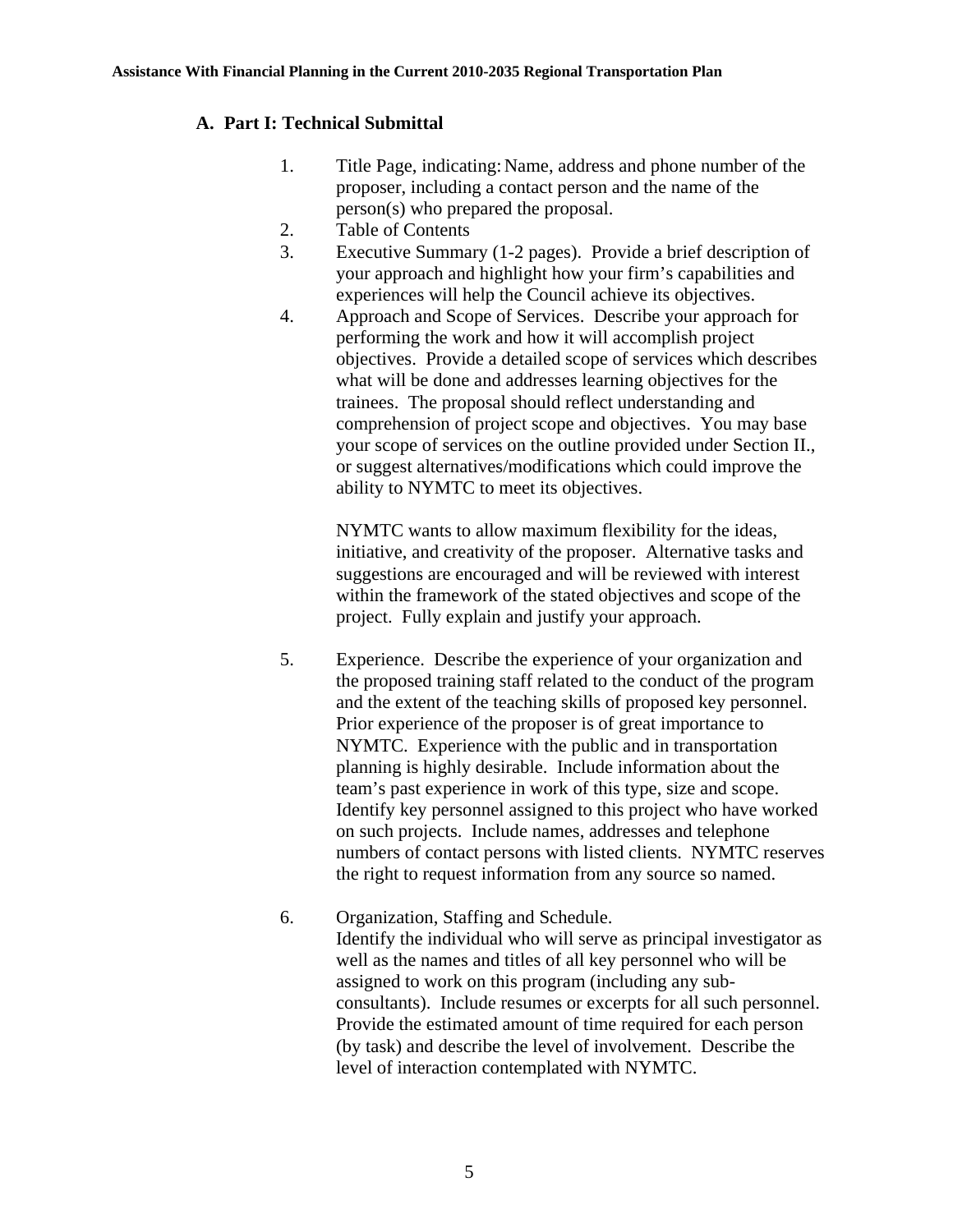#### **Assistance With Financial Planning in the Current 2010-2035 Regional Transportation Plan**

 If sub-consultants are to be used, explain the need, indicate the arrangement, and detail how coordination will be achieved between the parties.

#### **B. Part II: Cost and Contract Submittal**

 Total project cost is a factor. Part II of the proposal consists of a cost proposal which sets forth the estimated costs, fee, and total lump sum price for providing the work.

 Each cost proposal shall be complete, accurate, and well documented, since it will be evaluated to determine such matters as the reasonableness of cost for the total program, the probable cost to NYMTC, as well as possibly being the basis for any necessary negotiation.

- 1. Each cost and contract proposal should contain the following elements:
	- a. Salaries

A salary schedule will list descriptive job titles for the staff to be assigned to this project and their present and projected hourly rates. If additional titles are used but are not assigned, they should be listed. The schedule should be prepared to distinguish anticipated assignment by project section/task.

b. Non-Salary Costs

A direct non-salary cost schedule shall list the items of direct non-salary costs (out-of-pocket expenses) expected to be incurred in the performance of the project. Travel, meals and lodging reimbursements shall be limited to the prevailing maximum rates established by the State Comptroller. These rates and criteria are presented in the February 9, 2001 letter "To All Consultants" enclosed herein as Attachment 4. Subconsultant costs (if any) should be shown in the schedule. On separate sheets, explain each item with all factors leading to the derivations of the costs.

c. Summary

A final schedule will summarize the direct labor, direct nonsalary, overhead costs and fee (profit) and provide a lump sum price for the project. Provide a project budget keyed to each of the proposed tasks. The budget shall show labor hours by title,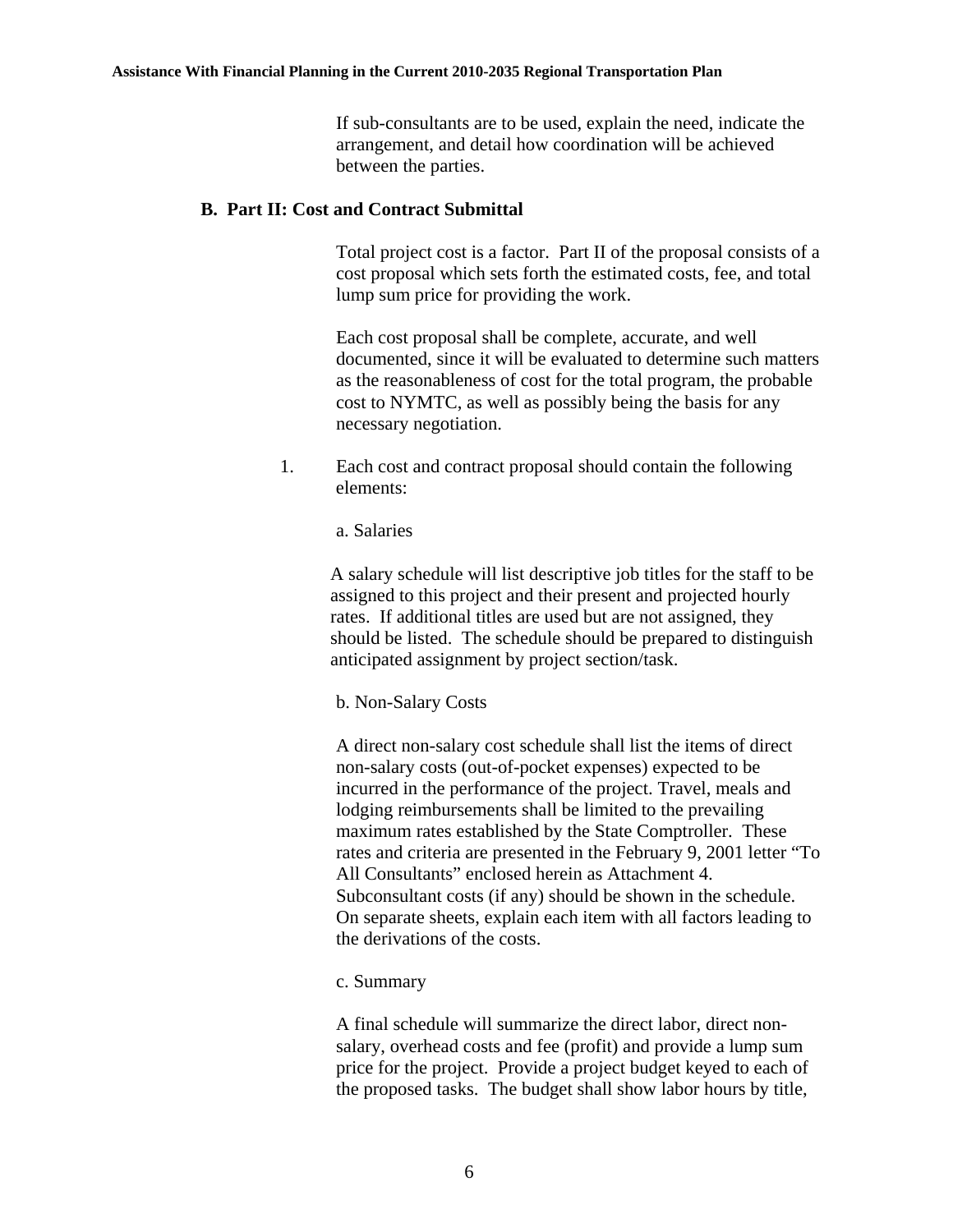#### **Assistance With Financial Planning in the Current 2010-2035 Regional Transportation Plan**

rates by title, total labor, direct non-salary costs itemized to the extent possible.

# **VI. PROPOSAL EVALUATION CRITERIA**

Proposals will be evaluated by the designated selection committee based on the technical, management, programmatic, and cost criteria described below. Technical considerations are of greater importance than pricing considerations. However, price is a significant factor in NYMTC's evaluation of proposals. Programmatic considerations will impact NYMTC's final award selections. Technical proposals will be scored based on the information provided under Section V, Part I: Technical Submittal in accordance with the pre-established criteria listed in Section A below. The cost portion of Section V, Part II: Cost and Contract Submittal will be point scored in accordance with the pre-established criteria listed in Section B below.

Proposal evaluation shall be accomplished by a representative committee comprised, as appropriate, of technical, program, and management personnel.

Award shall be made to the offeror whose proposal in NYMTC's judgment represents the best overall value to the state considering all technical and cost/price evaluation factors.

At the conclusion of the evaluation period, all proposers will be advised in writing of their status under the solicitation. However, it is expressly understood that this Request for Proposals does not commit NYMTC/NYSDOT to award a contract, pay any costs incurred in the preparation of a proposal to this request, or to procure or contract services or supplies. Further, NYMTC/NYSDOT will have no obligation or liability whatsoever to the vendor selected as a result of this solicitation unless and until a contract satisfactory to NYMTC is.

#### A. Technical and Management

The technical and management proposal will be scored and will represent 70% of total score of a proposal.

1. Experience and Credentials (50 %)

a. Quality of credentials and experience of key staff (40%). Quality, extent and relevance of experience, education and skills of key personnel (to include any subconsultants).

b. Quality, extent and relevance of current and prior experience of the team (including subconsultants) in conducting similar efforts (10%).

2. Approach

Approach Factor (4%)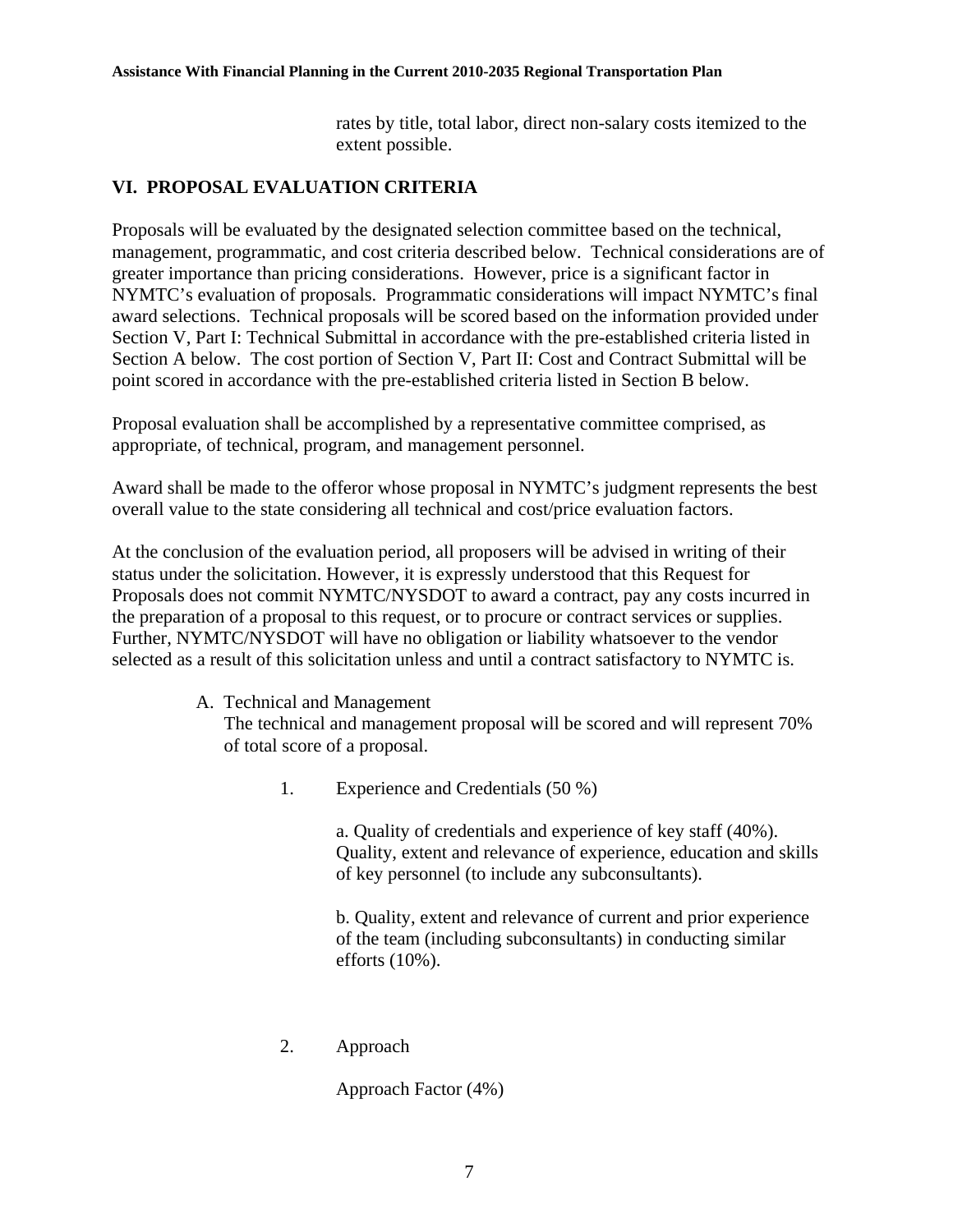Scope of Work factor (3%)

3. Organization, Staffing and Schedule

Reasonableness of Staff Allocation (4%) Reasonableness of Hours Proposed (3%)

- 4. Schedule Factor start work within 15 days of execution, schedule (6%)
- B. Cost and Contract (30%)

The cost portion of the cost payable by NYMTC and contract proposal will be point scored and will represent 30% of the total score for a proposal. The calculation of a cost score will be determined by comparing the cost proposed for each competitive proposal to the lowest priced, technically acceptable proposal.

#### **VII. SPECIAL NOTES**

Principal investigators should be familiar with and follow the requirements of New York State (the Compliance Procurement Lobbying Law of 2005) with regard to consultant contract procurement. Information can be found on the NYSDOT web site (www.NYSDOT.gov) under "Business Center," then "Consultants," then "Non-Architectural Engineering," then "Active Solicitations."

In particular, please note that communications between Contractors, Consultants/Principal Investigators, and Vendors with the Department are restricted during the period of time when services for more than \$15,000 have been requested (Request for Proposals issued), up until the time when the Consultant is selected. During this time communications, where a reasonable person would infer that the communication was intended to influence the procurement, should be limited to Department staff identified in the solicitation as "designated contacts." Any communication with an employee, who is not a designated contact which is intended to influence the solicitation, could result in the outside party being prohibited from competing for the solicitation. A second violation will ban the Consultant/Principal Investigator from competing for any Department solicitation for four years.

The designated contacts for this solicitation are:

Ismet Apdiroglu, iapdiroglu@dot.state.ny.us Copy: Shalendra Ramadhin, sramadhin@dot.state.ny.us